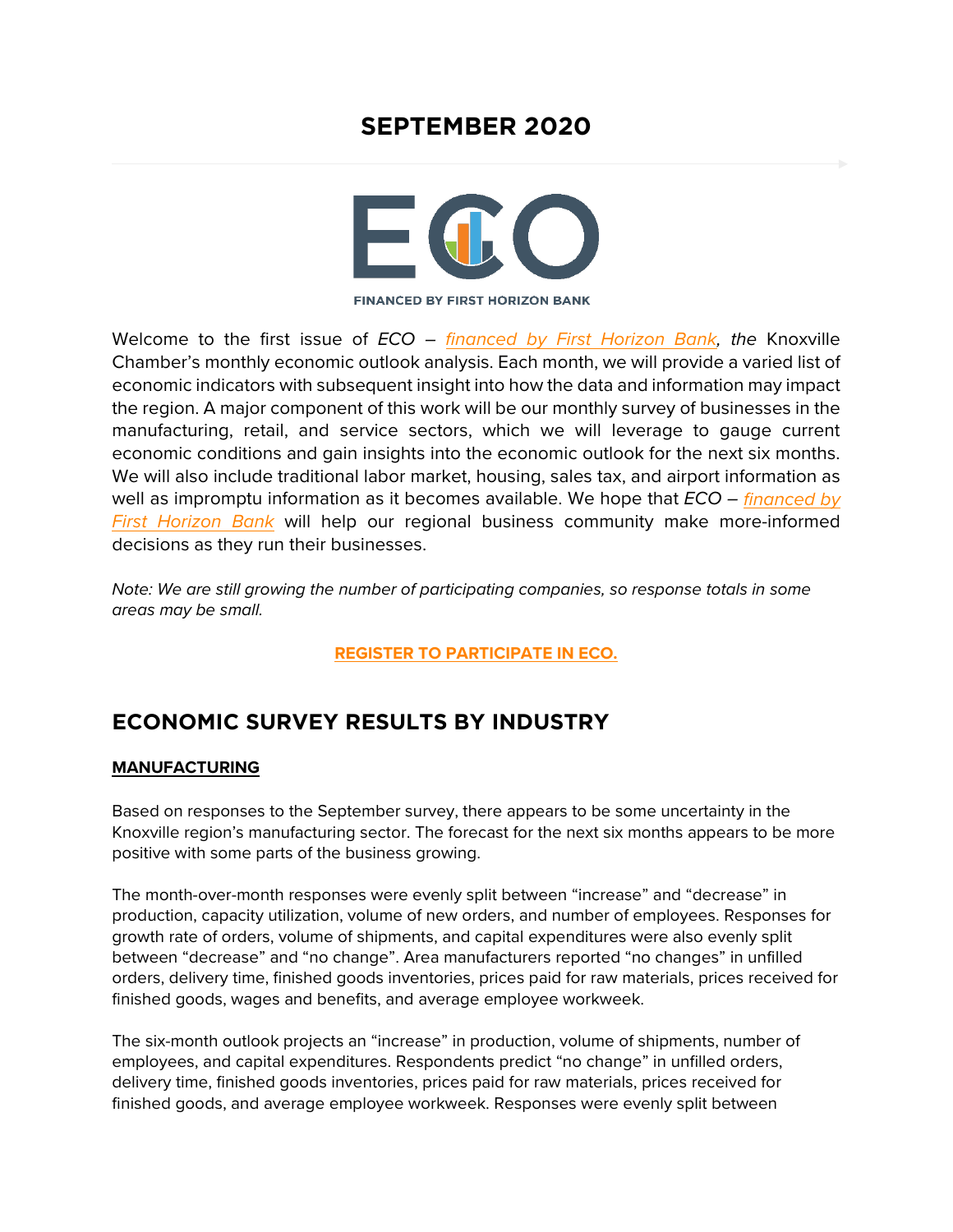"increase" and "no change" in capacity utilization, volume of new orders, growth rate of orders, and wages and benefits.

#### **RETAIL**

Knoxville area retailers indicated in the September survey that their evaluation of the level of general business activity has "improved" since the prior month but uncertainty regarding their company's outlook remains largely unchanged. This is understandable considering that the reopening of the economy a few months ago would improve business activity but with the continued prevalence of COVID-19 and mixed messages about what to expect, there would be an uncertain outlook.

The month-over-month responses show an "increase" in net sales revenue and "decrease" in inventories. "No change" was mostly reported for the number of employees (both full-time and part-time), average employee workweek, input prices, selling prices, and capital expenditures. Retailers were about split between "increases" and "no changes" in wages and benefits. Internet sales were mixed.

The six-month outlook projects an "increase" in net sales revenue as well as wages and benefits. Retailers are more-or-less split between "no changes" and "increases" in the number of employees (both full-time and part-time), input prices, selling prices, capital expenditures, and inventories. Internet sales and average employee workweek are expected to be mostly unchanged.

Some retail respondent feedback indicate that SBA and bank lending have become too restrictive, slow, and in some cases impossible to access. Restaurants also indicate that the 50% seating capacity continues to negatively impact them.

#### **SERVICE**

Knoxville area service sector businesses report in the September survey that compared to the prior month, there mostly has been "no change" in the number of employees (both full-time and part-time), average employee workweek, wages and benefits, input prices, and selling prices. Monthly revenue and capital expenditures were mostly split between "increase" and "no change". The level of general business activity has "improved" from last month for most service sector respondents.

The six-month outlook shows most respondents estimating an "increase" in revenue, number of employees, and capital expenditures. "No change" is predicted for the number of part-time employees, average employee workweek, and selling prices. Respondents are mostly split between "increase" and "no change" in input prices and wages and benefits.

Service sector feedback indicates that some businesses are seeing a leveling off from earlier declines in business and are slowly recovering as customers regain confidence. Restrictions on social gatherings continue to be an inhibitor. Some businesses were able to adapt by fully embracing the "work from home" model and have seen minimal loss of productivity. Other businesses are indicating that finding employees remains difficult due to extended unemployment benefits or an unwillingness to work.

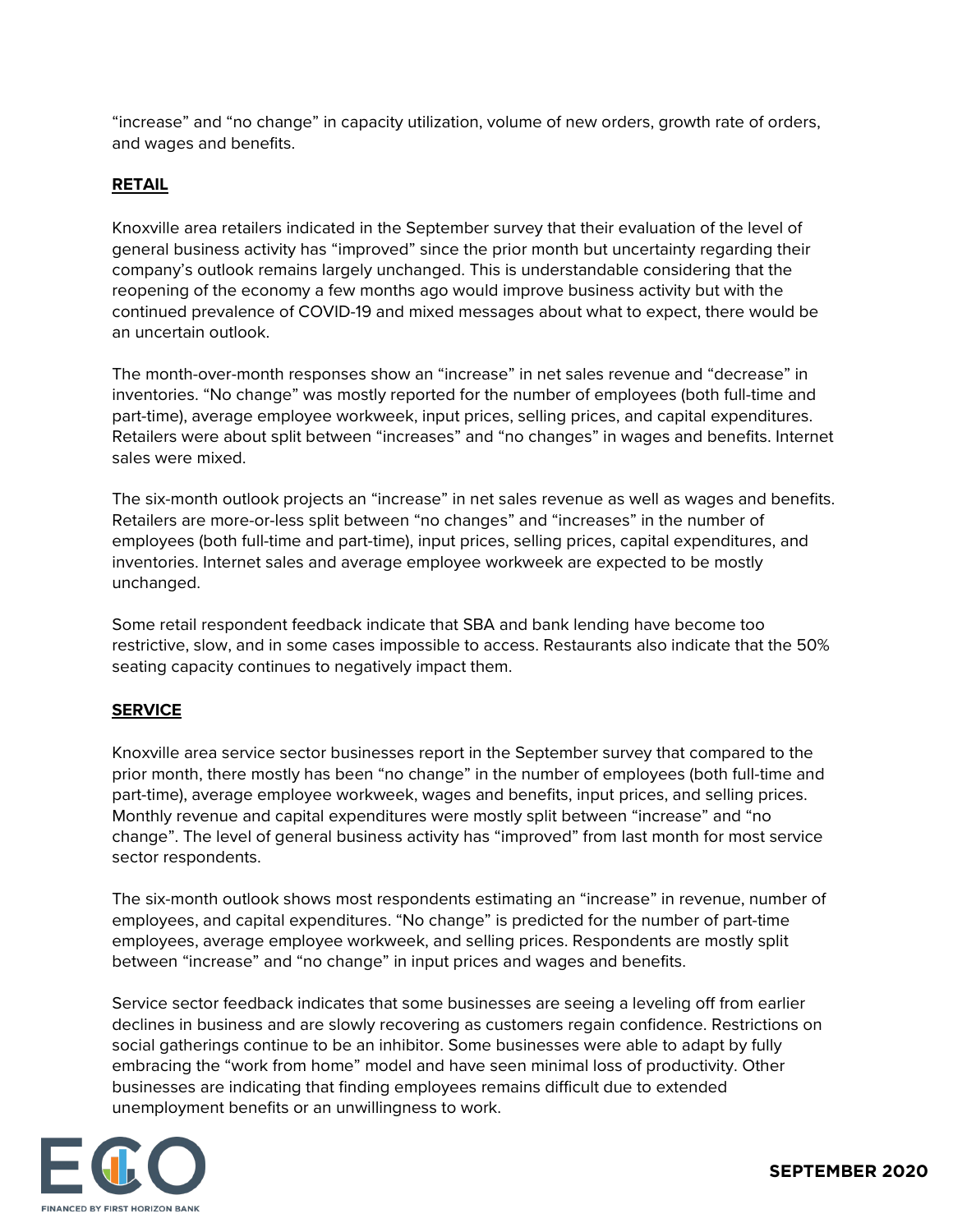#### **FEDERAL RESERVE'S HISTORICALLY LOW-INTEREST RATES**

The Federal Reserve Bank's current Federal Funds Rate is 0.25% and the Fed is signaling that it will be keeping the target rate range between 0-0.25% in place through at least 2023.

In addition to the regular monthly survey questions, we asked participants if today's current historically low-interest rates were causing them to change their capital project plans.

We did receive a few responses indicating that the low-interest rates will allow them to add more office space, remodel their space, purchase more equipment, and give future consideration to purchasing a building instead of leasing space.

*Source: Trading Economics*

#### **LABOR MARKET INFORMATION**

August unemployment rates continued trending downward since the reopening of the economy back in June. The U.S. unemployment rate for August was 8.5% (down from 10.5% in July and continuing a four-month downward trend from the 14.4% unemployment rate recorded in April during the COVID-19 lockdown). The same trending has held true for Tennessee (8.6% in August, down from 9.9% in July and down from 15% back in April), the Knoxville MSA (6.6% in August, down from 7.9% in July and down from 13.5% in April), and Knox County (6.5% in August, down from 7.7% in July and down from 12.9% in April).

Below is a comparison of the monthly unemployment rates for the four largest MSA's in Tennessee showing April (during COVID-19 lockdown) and monthly change from July to August as well as state and national rates.



# **Unemployment Rates**



**Top 4 MSAs in Tennessee** 

#### **Local, State and National Rates**

# **FINANCED BY FIRST HORIZON BANK**

#### **SEPTEMBER 2020**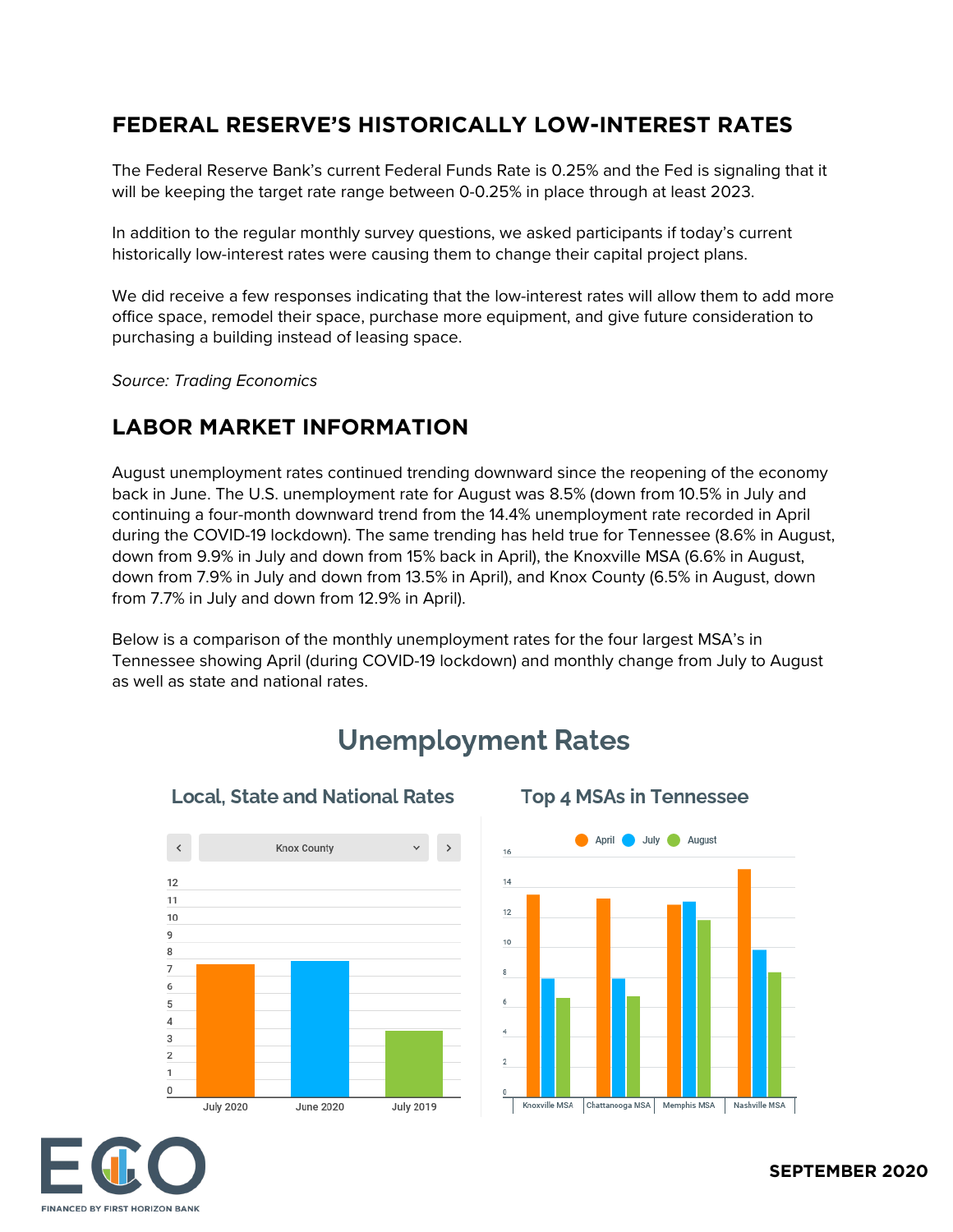The size of the total labor force has increased in August from July in Tennessee by +6.6% (from 3,173,394 to 3,381,884), Knoxville MSA by +6.4% (from 409,283 to 435,600), and Knox County +6.4% (from 233,163 to 248,179) while the national labor force slightly dipped by -0.3% (from 161,374,000 to 160,966,000).









#### **Resident Labor Force**

**United States** 



*Sources: U.S. Bureau of Labor Statistics; Tennessee Department of Labor & Workforce Development*

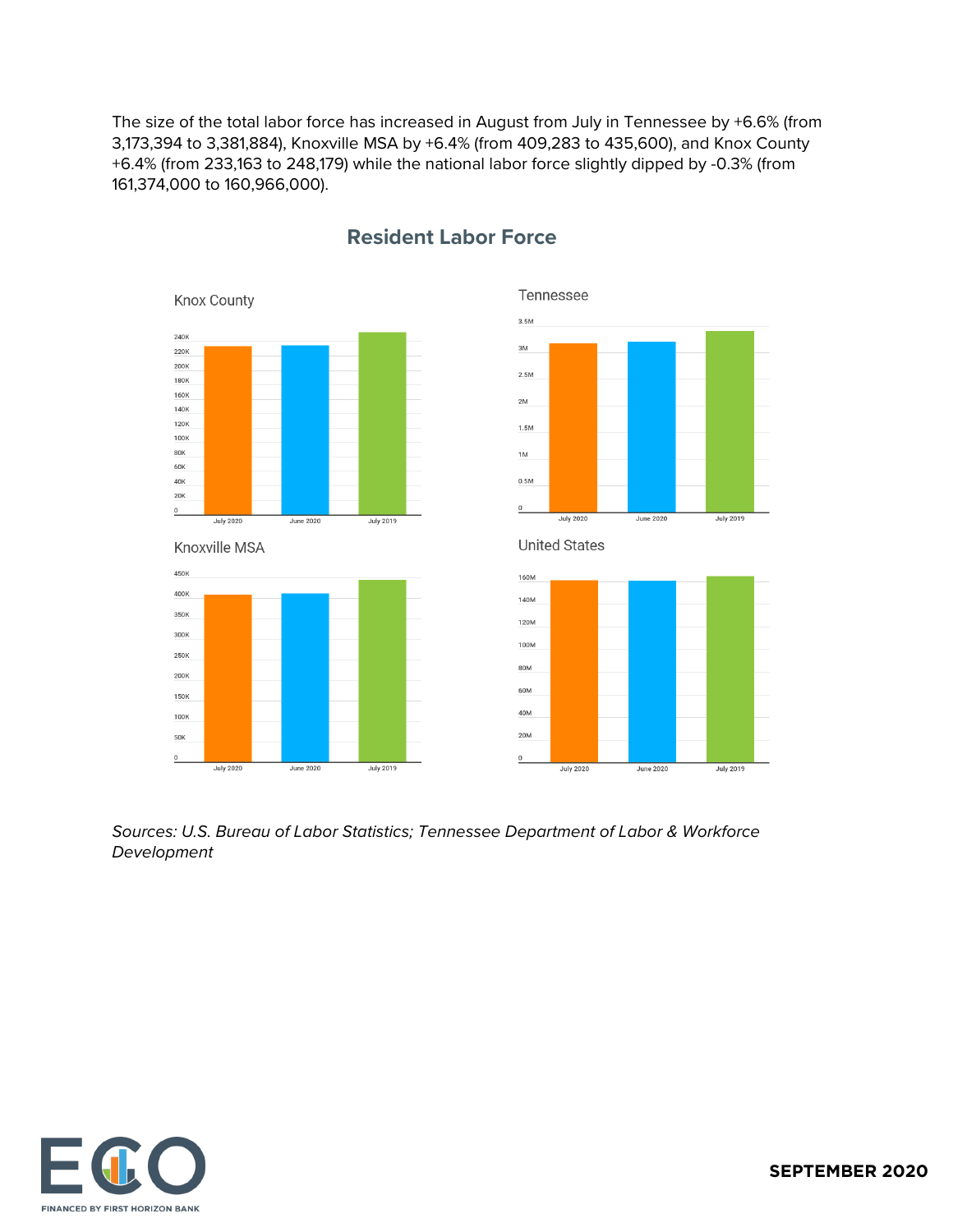#### **JOB MARKET**

For the month of August, there were 28,046 unique active job postings in the Knoxville MSA (up 7.8% from July but down 13.7% from last August). There were 16,601 unique active job postings in Knox County (up 10.7% from July but down 9.9% from this time last year).

# Top Ten Industries by Number of Postings

|    | <b>Industry</b>                                                             | Number of<br><b>Postings</b> |
|----|-----------------------------------------------------------------------------|------------------------------|
| G  | <b>Retail Trade</b>                                                         | 3,696                        |
| Œ  | Health Care and Social Assistance                                           | 3,683                        |
|    | Administrative Support, Waste Management and<br><b>Remediation Services</b> | 3,592                        |
| Eb | <b>Transportation and Warehousing</b>                                       | 2,957                        |
|    | Accommodation and Food Services                                             | 2,164                        |
|    | Professional, Scientific and Technical Services                             | 1,927                        |
| 应  | <b>Other Services</b>                                                       | 1,190                        |
| 倔  | Manufacturing                                                               | 1,172                        |
| s  | <b>Finance and Insurance</b>                                                | 786                          |
| R  | <b>Educational Services</b>                                                 | 649                          |

*Source: EMSI Job Postings Analytics*

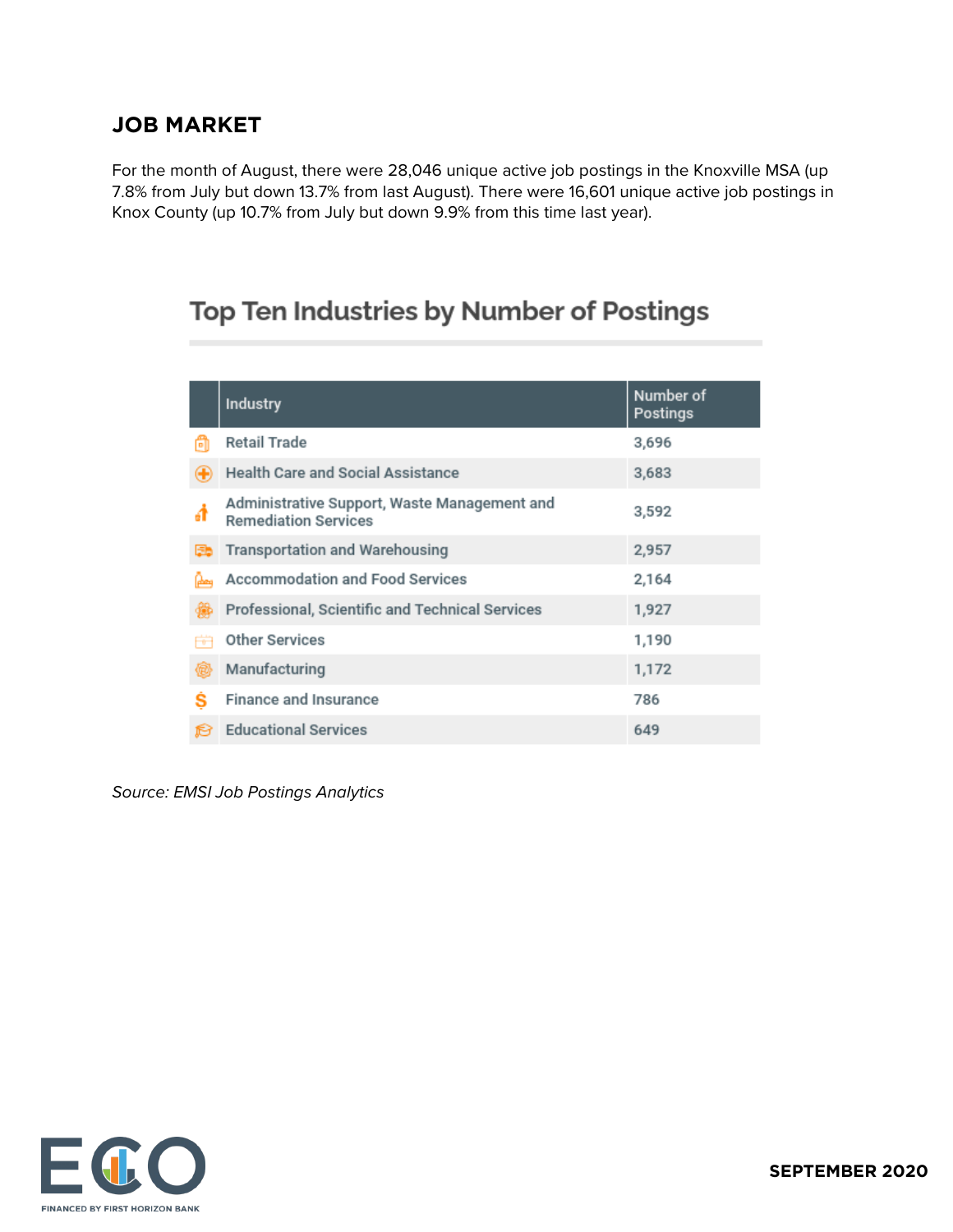## **ADP NATIONAL EMPLOYMENT REPORT®**

Each month, ADP, a large-scale payroll and human resources company releases their National Employment Report®, which provides a high-level look at month-over-month private-sector employment changes across the country.

The August report shows an increase of 428,000 in nonfarm private-sector employment (a much higher increase than the 167,000 increase reported in July). Large firms (500+ employees) lead the way by adding 298,000 jobs in August (adding further to the 129,000 jobs gain reported in July). Midsized businesses (50-499 employees) rallied back by adding 79,000 jobs in August (more than canceling out the 25,000 jobs loss reported in July). Small businesses (1-49 employees) added 52,000 jobs in August (11,000 less than the July gain of 63,000).

ADP's Small Business Report, which further synthesizes the small business landscape, shows that most of the 52,000 jobs gain came from the Very Small businesses (1-19 employees) accounting for 43,000 of the added jobs. The remainder of the job gains came from the small businesses that employ 20-49.

*Source: ADP*

#### **CONSUMER PRICE INDEX/INFLATION RATES**

The national inflation rate from August 2019 to August 2020 is 1.3%. This rate is a modest increase from the 1.0% rate in the July 2019 to July 2020 period. Nationally, the inflation rate in 2020 has been trending downward from 2.5% in January to as low as 0.1% in May and then modestly increasing through the June to August period.

Knoxville falls into the South Size Class B/C (population of 2.5 million or less) grouping. The current inflation rate for this region is 1.2% for the August 2019 to August 2020 period. This rate is up from the 0.6% rate in the July 2019 to July 2020 period. Similar to the national rate, the South Region's B/C class inflation rate has been trending downward in 2020 from 2.3% in January to as low as -0.3% in May and then modestly trending upward back into positive territory through the June to August period.

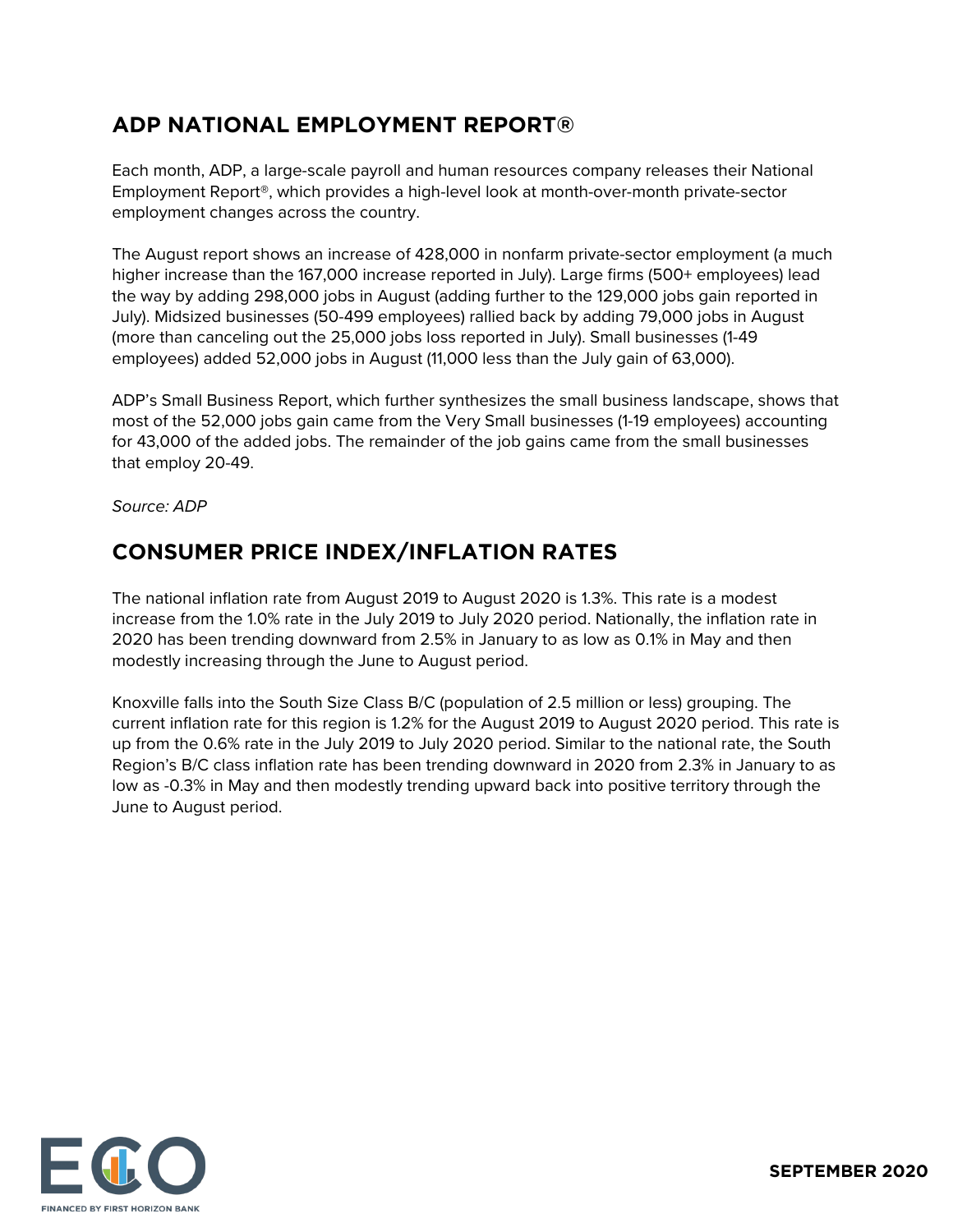# **Inflation Rates**

# $1.8$ 1.6  $1.4$  $1.2$  $1.0$  $0.8$  $0.6$ Aug. 2019-2020 July 2019-2020 Aug. 2018-2019 Southeast Region U.S. Average

Consumer Price Index - All Items

*Source: U.S. Bureau of Labor Statistics; Consumer Price Index, not seasonally adjusted*

# **HOUSING MARKET**

Nationally, home sales in August increased 2.4% from July and are up 10.5% from last August. This shows three consecutive months of home sales gains. Home sales in the South increased 0.8% in August, up 13% from last August. Home sales estimates for August in the Knoxville area were not yet released but July sales showed an increase of 13.8% from June, while down 16.3% from July 2019.

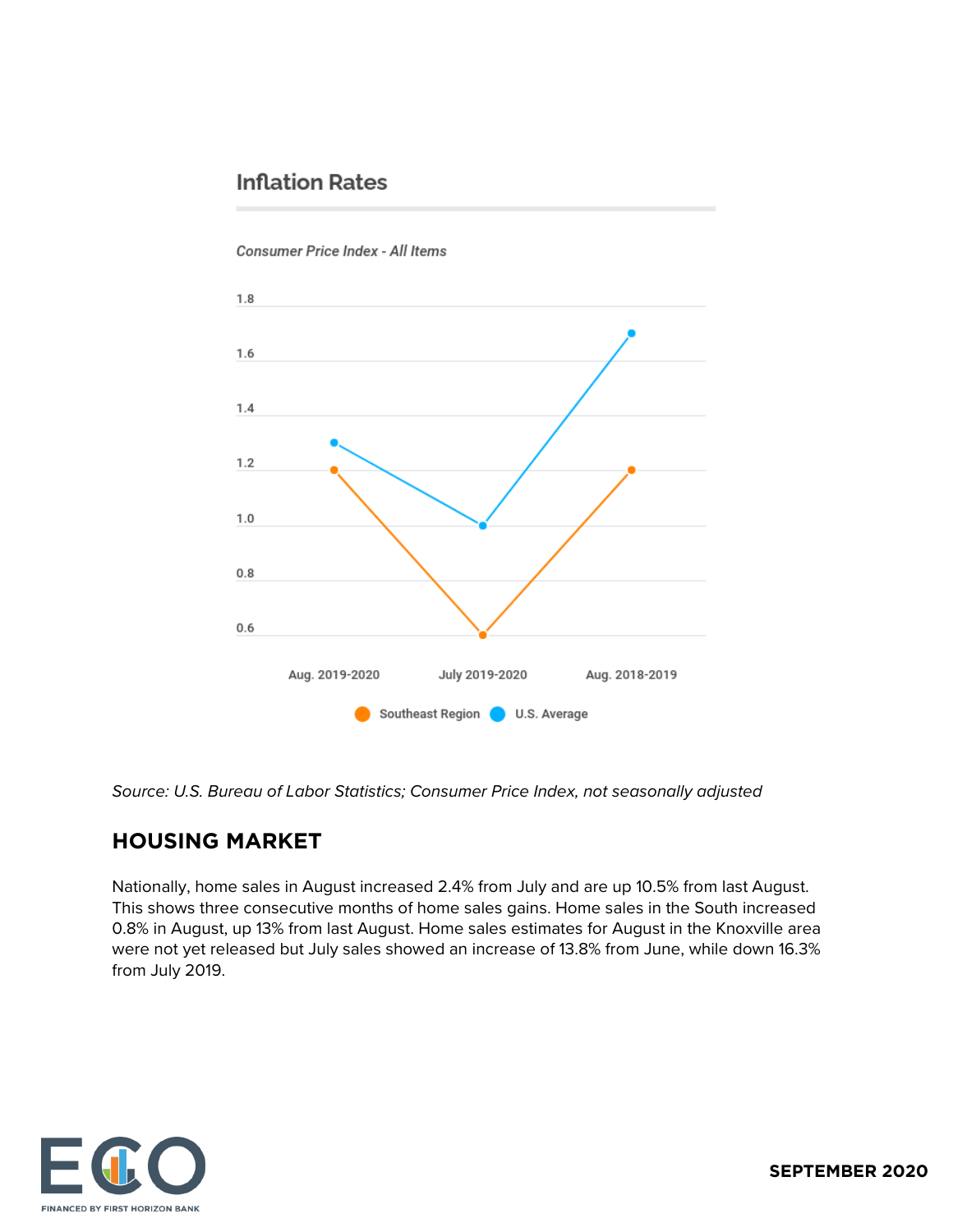#### **Knoxville Area Housing Market**

|                                 | <b>July 2020</b> | <b>June 2020</b> | July 2019 |
|---------------------------------|------------------|------------------|-----------|
| <b>Residential Closings</b>     | 2,314            | 2,034            | 2,766     |
| <b>Residential Inventory</b>    | 3,640            | 3,745            | 5,087     |
| <b>Median Residential Price</b> | \$232,000        | \$225,000        | \$208,600 |

Lawrence Yun, chief economist for the National Association of Realtors, forecasts further home sales gains for the remainder of the year as mortgage rates continue to hover around 3% and jobs continue to recover from the past spring's COVID-19 lockdowns.

Housing inventories remain tight nationally, regionally, and locally which continues to drive median home prices higher. The national median home sales price in August was \$310,600 (up 11.4% from last year). The median home sales price in the South was \$269,200 (up 12.3% from last August). Median home sales price estimates for August in the Knoxville area were not yet available but July's estimate was \$232,000 (up 3.1% from June and up 11.2% from July 2019).

A shortage of lumber caused by the massive wildfires in the western states and corresponding surge in lumber prices are certain to exacerbate the current housing shortage. According to the National Association of Home Builders, a spike in the price for softwood lumber prompted an average price increase of \$14,116 since April.



#### **Residential Building Permits**

*Sources: National Association of Realtors; Knoxville Area Association of Realtors*

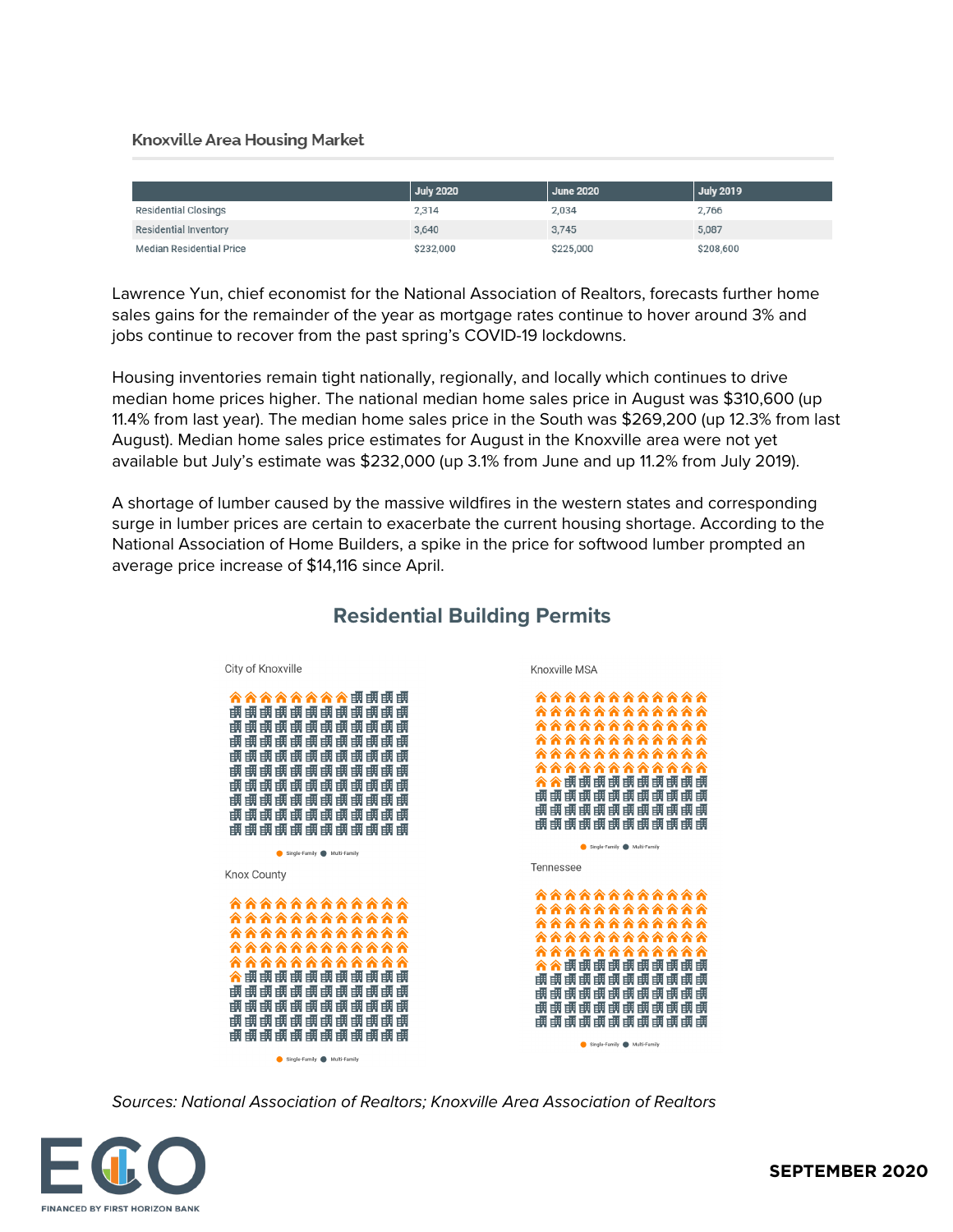#### **NATIONAL RETAIL SALES**

The total advance monthly retail sales estimate for August 2020 was \$545.89 billion (down 0.9% from July and slightly up 0.1% from last August).

The retail sectors that showed the most growth from this time last year were Non-store Retailers (+20.1%), Building Materials (+11.9%), Food and Beverage Stores (+8.3%), and Sporting Goods/ Books/Hobby/Music Stores (+8.0%).

The retail sectors that experienced the biggest declines in sales from last August were Clothing Stores (-23.5%), Food Services and Drinking Places (-17.1%), and Gasoline Stations (- 16.2%).

Consumers in these COVID-19 pandemic times are increasingly making more purchases online through Non-Store Retailers like Amazon and Wayfair, doing more home improvement projects, buying more groceries to eat at home, and trying to exercise and entertain themselves at home.

COVID-19 social distancing and capacity restrictions are most likely contributing to the sales declines at Clothing Stores and Food Services and Drinking Places (i.e. restaurants and bars) as there is probably less foot traffic, more online purchases, and more people cooking at home. Gas Stations are most likely being affected by people commuting and traveling less.



#### **National Retail Sales**

*Source: U.S. Census Bureau; Advance Monthly Retail Trade Reports, not adjusted*



**SEPTEMBER 2020**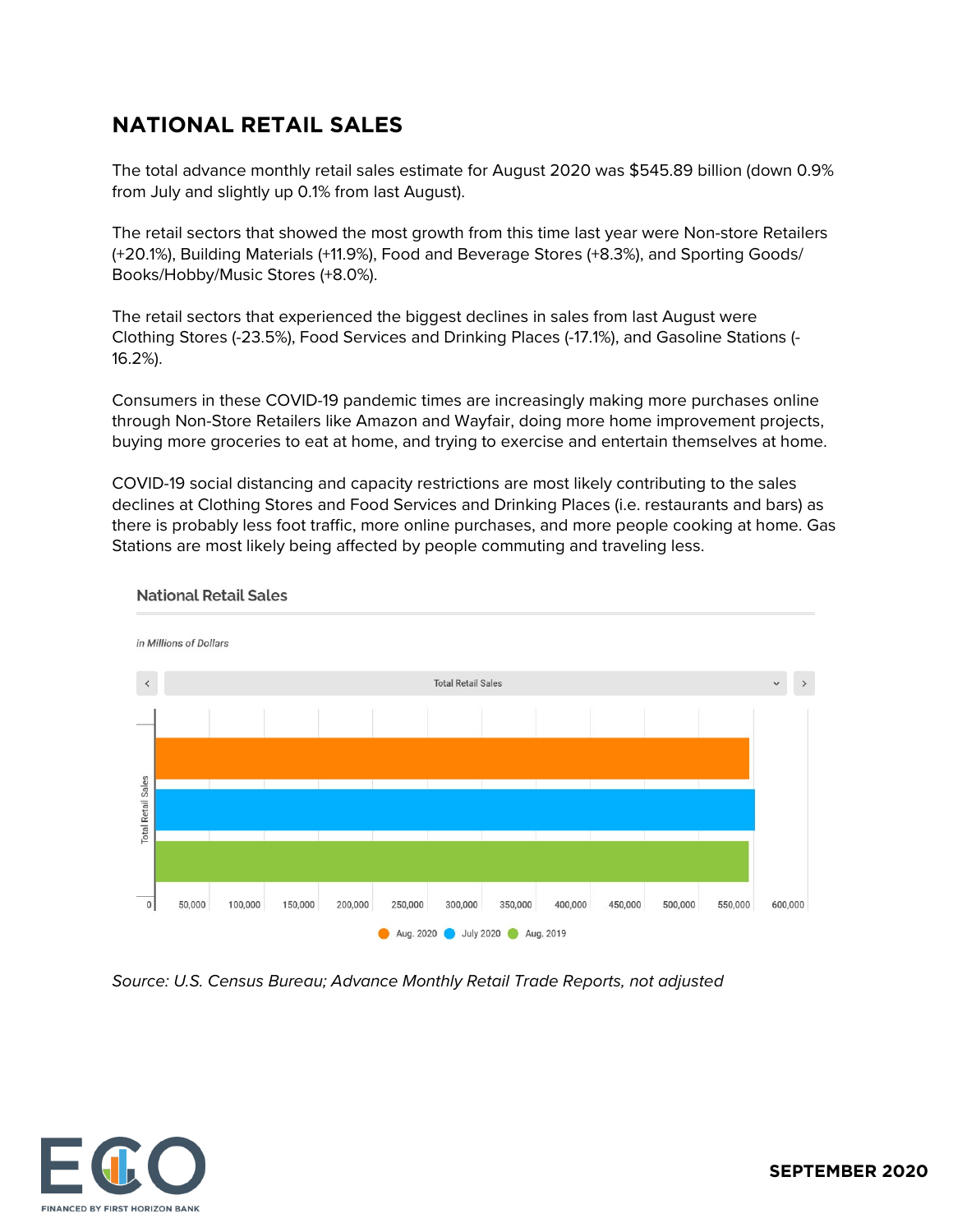# **TENNESSEE PULSE SURVEY**

According to the last bi-weekly Tennessee Pulse Survey (COVID-19 Consumer Sentiments) conducted August 17-25 by the State of Tennessee's Economic Recovery Group and the University of Tennessee, only 27% of people statewide felt comfortable eating at dine-in restaurants, 25% felt comfortable shopping at department stores, 15% felt comfortable going to the movies or bowling alleys, 14% felt comfortable going to the gym, and 13% felt comfortable going to large public events like concerts, theatre plays, and sporting events. These results indicate that low consumer confidence is more of a driver for the slow recovery in many industries versus any regulatory mandates. You can view the full COVID-19 Consumer Sentiments Survey [here](http://core19.utk.edu/tn-pulse-wave-5) .



**Knoxville Retail Sales** 

*Source: Tennessee Department of Revenue*

# **TENNESSEE STATE AND LOCAL SALES TAX COLLECTIONS**

State and local sales tax revenues in August 2020 are down from July but up from last year.

Tennessee collected \$857.7 million in state sales taxes (down 2.2% from July and up 3.8% from last August). The nine-county Knoxville MSA region collected \$99.3 million (down 1.6% from July and up 5.8% from last August) and Knox County collected \$60.8 million (down 3.3% from July and up 4.1% from last August).

The Knoxville MSA collected \$32.7 million in local sales taxes (down 2.3% from July and up 14.9% from last August) and Knox County collected \$19.2 million (down 4.4% from July and up 13.1% from last August).

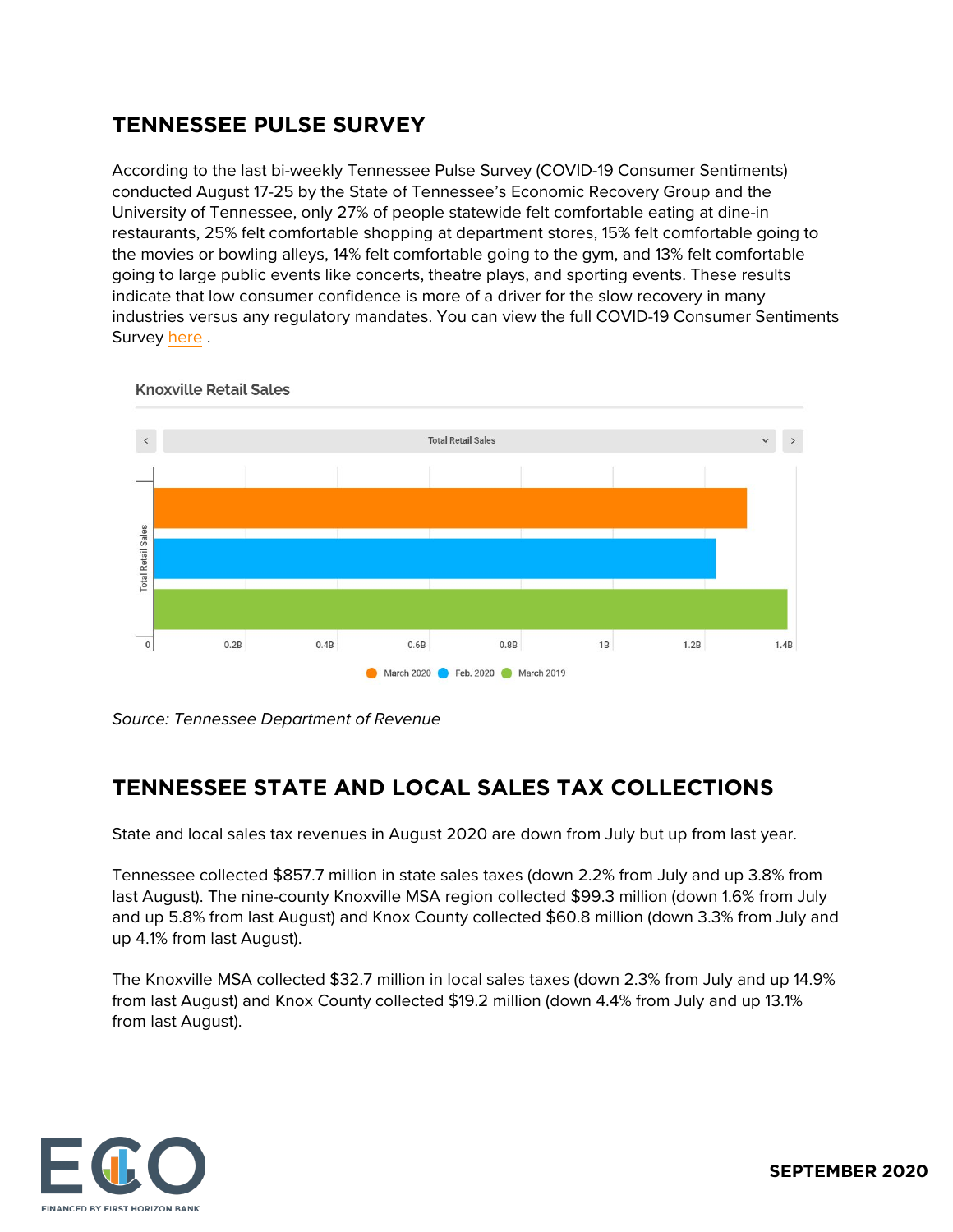**Sales Tax Revenue** 



*Source: Tennessee Department of Revenue*

# **MCGHEE TYSON AIRPORT PASSENGER AND FREIGHT TRENDS**

The Metropolitan Knoxville Airport Authority recorded 92,426 passengers in July (up 34% from June passenger traffic but still way down from the 259,119 passengers recorded in July 2019).

COVID-19 continues to hamper the airline industry with very modest travel demand and expiring federal government support via the Payroll Protection Program. American and United Airlines announced major layoffs of 19,000 and 16,370 employees respectively effective October 1. Delta Air Lines announced it would furlough 1,941 pilots on October 1 as well.

The total freight recorded in July at TYS was 7,412,014 tons (up 12.3% from June and up 9.6% from last July).